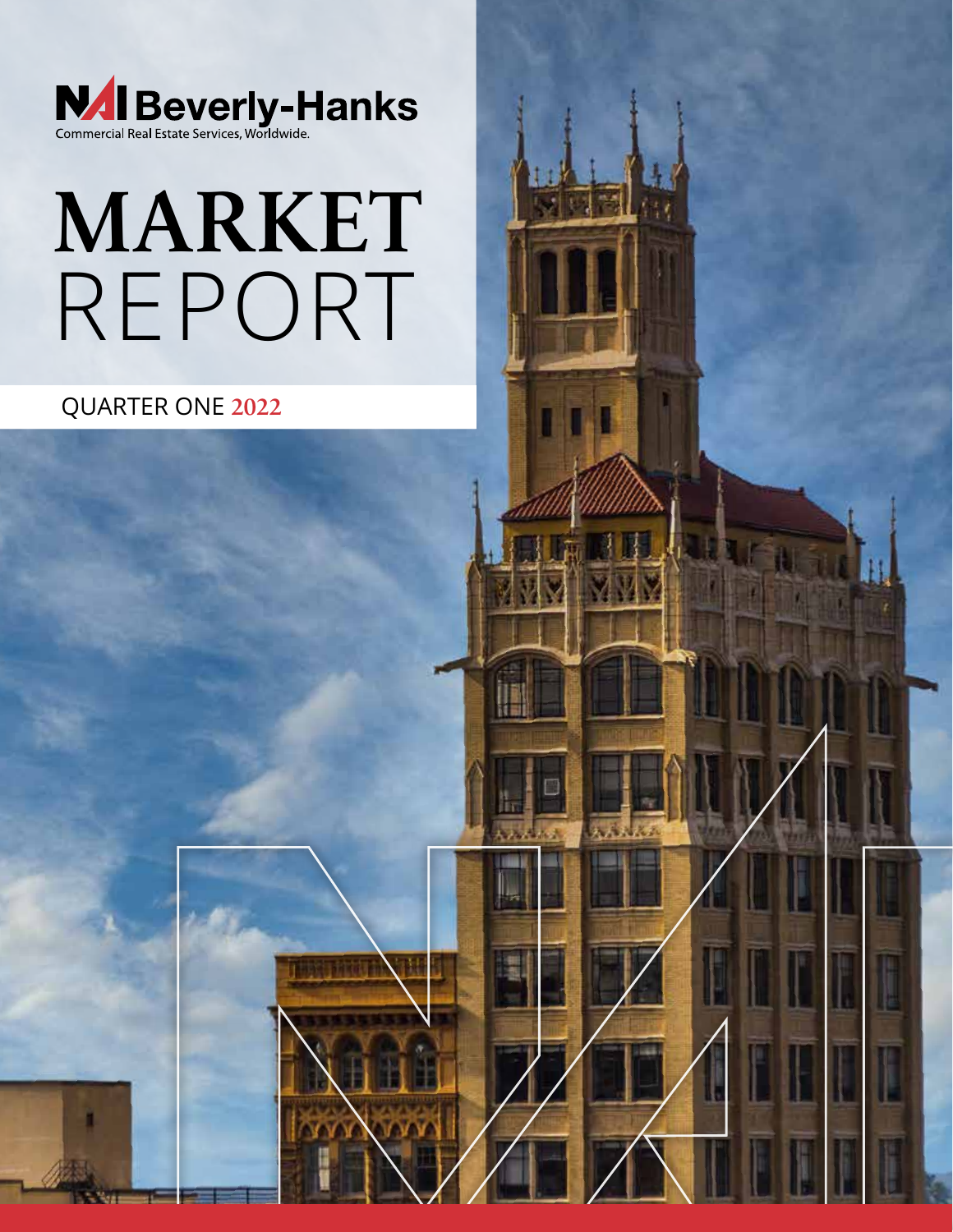### COMMERCIAL SALES ACTIVITY **|** QUARTER ONE **2022**



## **COMMERCIAL FORECAST**

A strong economy generally benefits real estate, and 2021 proved just that. With the U.S. economy growing at a 5.6% pace during 2021, Annual CRE sales volume crossed \$600 billion for the first time ever through November. While optimistic about the economic outlook going forward in 2022, inflation and a rising interest rate environment present unique circumstances for a real estate industry that raised significant capital and gained momentum through 2021.

According to Forbes, seven trends will be prominent for the remainder of 2022: Significant capital and available debt will contribute to another year of growth, secondary markets will outgrow the country's major cities, the housing hot streak will (most likely) continue, offices will change, but they won't shutter, real estate will welcome more quants to the mix, more partnerships and deals between proptechs and managers will likely occur, and construction costs will rise, benefiting existing assets.

With these trends in mind, another strong year for the commercial real estate industry is to be expected. Locally, that is ringing true. Rental properties are in very high demand, new apartment complexes and businesses are opening frequently, and according to Tom Tveidt, an economist and founder of Syneva Economics, an Asheville economic research firm, the population has been on the rise: "We have one thing about us that's unique — we grow every year, and we've been doing that every year for the past 40 years". This combination creates a hot spot for commercial real estate to continue to thrive.



## Featured Listing

**602 & 600 W State Street**

\$3,700,000 MLS: 3820185

An amazing redevelopment opportunity! Two hotels situated on 4.22 acres with 580' frontage on US Hwy 70. This is an ideal location for large box retail, grocery, QSR, or national credit tenants. The combined lands will be sold as a package. With available utilities, highway level access, and multiple curb cuts, the opportunities with this property are endless.

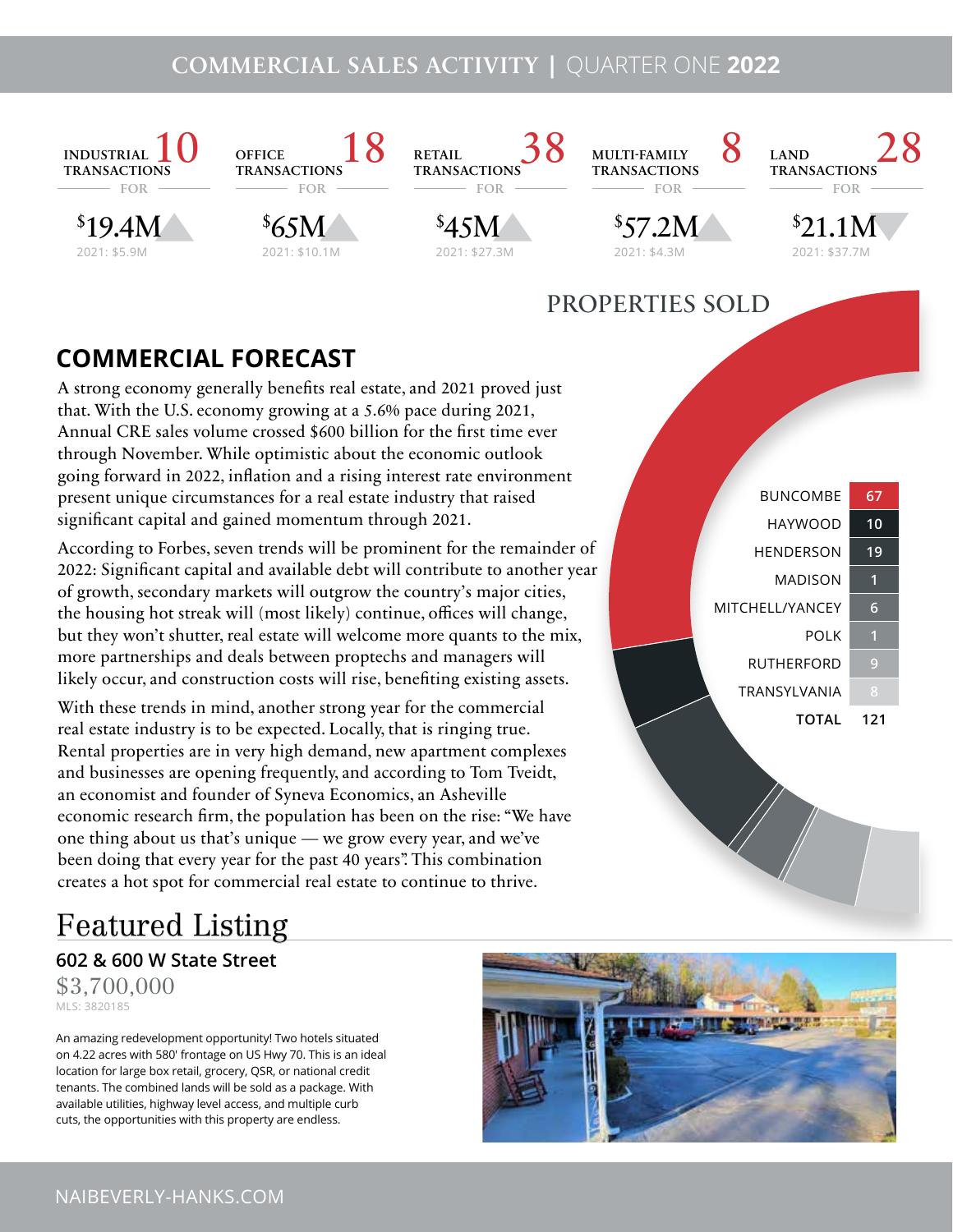## COMMERCIAL LEASE ACTIVITY **|** QUARTER ONE **2022**



Notable Transaction

**521 Amboy Road** \$1,200,000

MLS: 3661560

A special use property with flexible river zoning, over 575 feet of river frontage, over 580 feet of Amboy Rd, and French Broad River Greenway frontage. The previous owners had originated and operated their outdoor kayaking business here for over 30 years and this land is an ideal location for an outdoor venue, taproom, outdoor sports center, food truck park, RV park, etc.

All chart information represents 2021 data as provided by CoStar for the 9-county region.



**Beverly-Hanks**